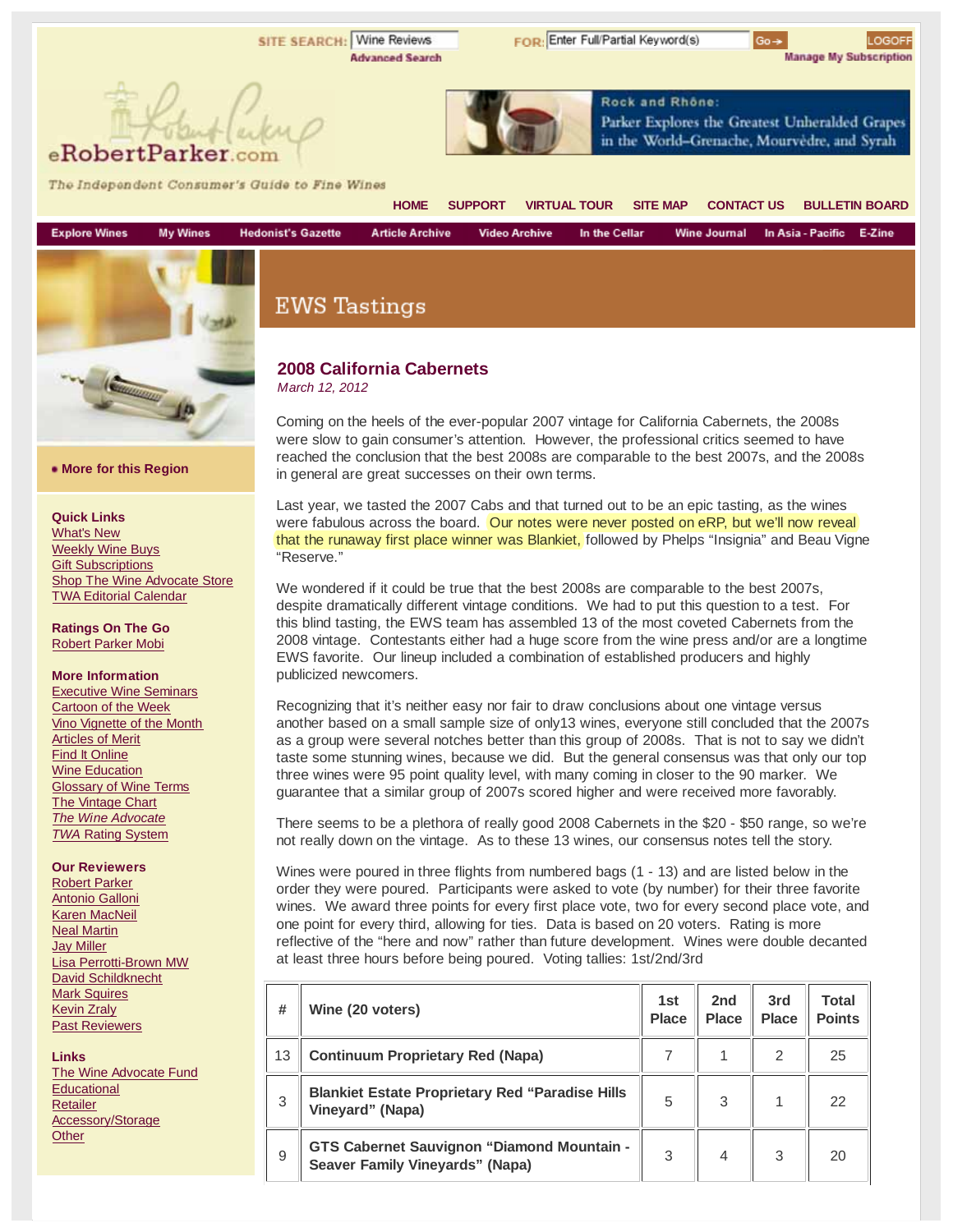| $\overline{2}$ | <b>Lewelling Cabernet Sauvignon (Napa)</b>                                         | $\Omega$     | $\overline{\mathcal{L}}$ | 1        | 9              |
|----------------|------------------------------------------------------------------------------------|--------------|--------------------------|----------|----------------|
| 10             | <b>Ramey Cabernet Sauvignon "Pedregal</b><br>Vineyard" (Oakville - Napa)           | 2            | $\Omega$                 | 3        | 9              |
| $\overline{4}$ | <b>Joseph Phelps Proprietary Red "Insignia"</b><br>(Napa)                          | $\Omega$     | 3                        | 1        | $\overline{7}$ |
| 6              | Araujo Estate Cabernet Sauvignon "Eisele<br>Vineyard" (Napa                        | 2            | $\Omega$                 | 1        | $\overline{7}$ |
| 11             | Maybach Cabernet Sauvignon "Materium -<br><b>Weitz Vineyard" (Napa)</b>            | $\Omega$     | 1                        | 4        | 6              |
| 5              | Bevan Proprietary Red "Showket Vineyard -<br>Double E's Cuvée" (Oakville - Napa)   | $\Omega$     | 1                        | 3        | 5              |
| 8              | <b>Hundred Acre Cabernet Sauvignon "Ark</b><br>Vineyard" (Napa                     | $\mathbf{1}$ | 1                        | $\Omega$ | 5              |
| 12             | Schrader Cabernet Sauvignon "Beckstoffer To<br>Kalon Vineyard - Old Sparky" (Napa) | $\Omega$     | 1                        | 2        | $\overline{4}$ |
| $\overline{7}$ | Favia Proprietary Red "La Magdelena" (Napa)                                        | $\Omega$     | 1                        | $\Omega$ | $\mathcal{P}$  |
| 1              | <b>Bialla Cabernet Sauvignon (Napa)</b>                                            | $\Omega$     | $\Omega$                 | $\Omega$ | $\Omega$       |

#### **1) Bialla Cabernet Sauvignon (Napa) - \$125 - 0 points - no rating**

Medium saturated color. Musty, rustic, slightly corked nose. We pick up soft scents of cherry, earth, tobacco, and bubble gum. Fairly light and dull on the palate with prominent biting tannins. Again, we question if this is a good bottle. It's a medium-bodied wine, showing some heat and coarseness. The less said, the better. Previous vintages of Bialla have been crowdpleasers, but this was not a good way to start the tasting.

#### **2) Lewelling Cabernet Sauvignon (Napa) - \$65 - 9 points (0/4/1) - 93 rating**

Fairly deep color. Open, penetrating, modern bouquet is attractive with ripe black cherry fruit, spice, chocolate, and smoke. Big and voluptuous on the palate with prevalent ripe tannins. We're impressed with this wine's structure, intensity, and density. It really improves in the glass, displaying nice yeasty, wood, and earth flavors. There was one disgruntled soul who claimed #2 was out of balance in favor of its alcohol, but this was a minority opinion. Extremely long finish.

## **3) Blankiet Estate Proprietary Red "Paradise Hills Vineyard" (Napa) - \$200 - 22 points (5/3/1) - 95 rating**

Deep color. Open, expansive, sexy, modern nose features leather, plum, cassis, minerals, earth, and new oak. Follows through flawlessly on the palate; sweet, seductive, and velvety. This is a complex, layered, chocolaty wine with particularly wonderful acidity. It is youthful for sure, but is drinking beautifully right now, especially with aeration. Above all, the finish is extra long, consistent, and dare we say delicious. Great follow-up performance by the same people who produced the 2007 Cabernet champion!

## **4) Joseph Phelps Proprietary Red "Insignia" (Napa) - \$150 - 7 points (0/3/1) - 92 rating**

Fairly deep color. Deep, rich, penetrating, "aristocratic" aromas of blackberry, plum, spice, tar, and oak. We like it. Youthful on entry with a nice core of sweet fruit and wood-influenced flavors. This is a rich, chewy wine with noticeable tannin; probably the most backward wine in the first flight of five. As it sits in the glass, it becomes softer and more accessible. Very long, penetrating finish. A really good candidate for the cellar.

## **5) Bevan Proprietary Red "Showket Vineyard – Double E's Cuvée" (Oakville - Napa) - \$200 - 5 points (0/1/3) - 91 rating**

Very deep color. Rather restrained aromas never fully evolve beyond sweet blackberry and plum scents with leather and tar. Much more impressive on the palate as wine #5 offers terrific intensity and thrust; nothing shy about this powerful wine. There's spicy sweetness to balance against the tannins. Critics suggest that the wine lacks elegance or finesse, but fans counter with a plea for patience. Very long, enjoyable finish. We're sure we'd rate this wine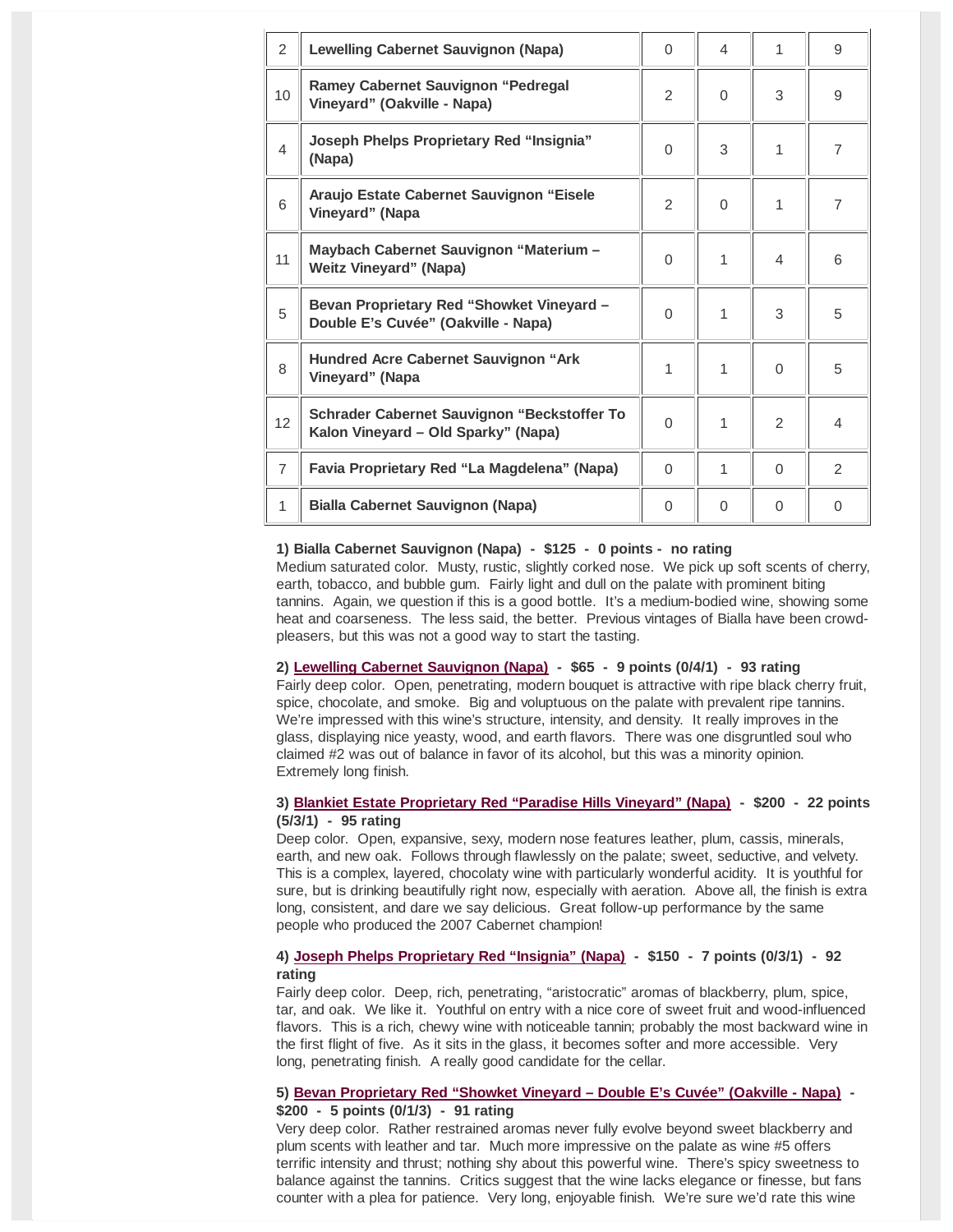higher when it reaches full maturity.

## **6) Araujo Estate Cabernet Sauvignon "Eisele Vineyard" (Napa) - \$300 - 7 points (2/0/1) - 92 rating**

Medium-deep color. Attractive, rich bouquet features scents of ripe plums, violet, licorice, and chocolate. As it sits, a smoky note becomes more apparent. Sweet dark berry fruit on entry; juicy and chewy in the mouth with a lot going on. This youthful, full-bodied wine gets high marks for the quality of the extracted fruit, balance, depth, complexity, and superb texture. Modest finish with a little heat at the end. There's a bright future here.

**7) Favia Proprietary Red "La Magdelena" (Napa) - \$150 - 2 points (0/1/0) - 89 rating** Fairly deep color. Tight, high-toned aromas eventually reveal ripe cherry and cassis fruit, but the alcohol seems to dominate. Additional notes include violet, licorice, and spice. The sweetness and heat continue on the palate and through the finish, with a medicinal flavor in the background. Most participants are not happy with #7, complaining that it's "too extracted and over-the-top." This wine is composed of ¾ Cabernet Franc and ¼ Cabernet Sauvignon, but that wasn't a problem. We just weren't crazy about this bottle.

# **8) Hundred Acre Cabernet Sauvignon "Ark Vineyard" (Napa) - \$300 - 5 points (1/1/0) - 91 rating**

Medium saturated color. Attractive, ripe cherry and red currant fruit nose with earth, tobacco, and spice in supporting roles. This is another sweet, high alcohol wine in the mouth, but it's more refined and harmonious than #7. Youthful and tannic, #8 is a candidate for the cellar. It's leathery and green with undeveloped fruit, however, there are clues suggesting a bright future. We love the mid-palate presence; this is serious juice. Long, intense finish.

# **9) GTS Cabernet Sauvignon "Diamond Mountain - Seaver Family Vineyards" (Napa) - \$175 - 20 points (3/4/3) - 95 rating**

Fairly deep color. Sexy, inviting, Bordeaux-like nose features lovely cherry, red currant, violet, spice, minerals, and coffee scents. Sweet and complex on entry with lively acidity moving everything along. Medium-bodied (especially next to #8) with soft tannins. The seductive ripe fruit at the core is the best feature. Good length, consistent, harmonious, and enjoyable. Everybody loved this Cab. Like a Tom Seaver fastball, it made a notable impression.

## **10) Ramey Cabernet Sauvignon "Pedregal Vineyard" (Oakville - Napa) - \$150 - 9 points (2/0/3) - 93 rating**

Medium-deep color. Soft, sweet bouquet is leathery and jammy with ripe dark berry fruit, licorice, and spice. Interesting sweet / tart on the palate. This voluptuous wine has good impact, acidity, weight, and overall balance. While quite drinkable now, we get the feeling that wine #10 is holding back. Sweetness and alcohol take center stage, but cellaring will add nuance. Really good length.

### **11) Maybach Cabernet Sauvignon "Materium – Weitz Vineyard" (Napa) - \$200 - 6 points (0/1/4) - 92 rating**

Deep color, darkest in the last flight of four. Dramatic, open, ripe, powerful Port-like scents emerge, led by dark berry fruit and kerosene. Impressive follow-through on the palate! This wine is sweet, complex, thick, creamy, juicy, dense, and very fresh. There's a tannic bite and plenty of stuffing for us to declare #11 cellar-worthy. Long, penetrating finish. We really like this wine.

## **12) Schrader Cabernet Sauvignon "Beckstoffer To Kalon Vineyard – Old Sparky"**

#### **(Napa) - \$2,700 magnum - 4 points (0/1/2) - 91 rating**

Medium-deep color. Softer, sweet, attractive nose has wonderful dark berry fruit with some oak and spice. Follows through nicely on the palate. This medium-bodied wine has all of its components in balance and seems to be drinking beautifully right now. On the other hand, wine #12 doesn't quite have the drama or complexity to match some of the other wines. Very long, consistent finish. We love Schrader, but this "100 pointer" didn't do it for us. That's why we taste them blind.

## **13) Continuum Proprietary Red (Napa) - \$150 - 25 points (7/1/2) - 96 rating**

Fairly deep color. Knockout nose offers seductive dark berry fruit with notes of violet, chocolate, graphite, and leather. Similar character on entry; this is the only wine in the tasting that gets unanimous love in the room. It's big, sweet, chewy, fairly weighty, and well structured. The tannins and acidity are well integrated into the whole package. We give #13 high marks for focus and purity. Outstanding length, with sweet fruit bringing smiles throughout the room.

Executive Wine Seminars, Inc.